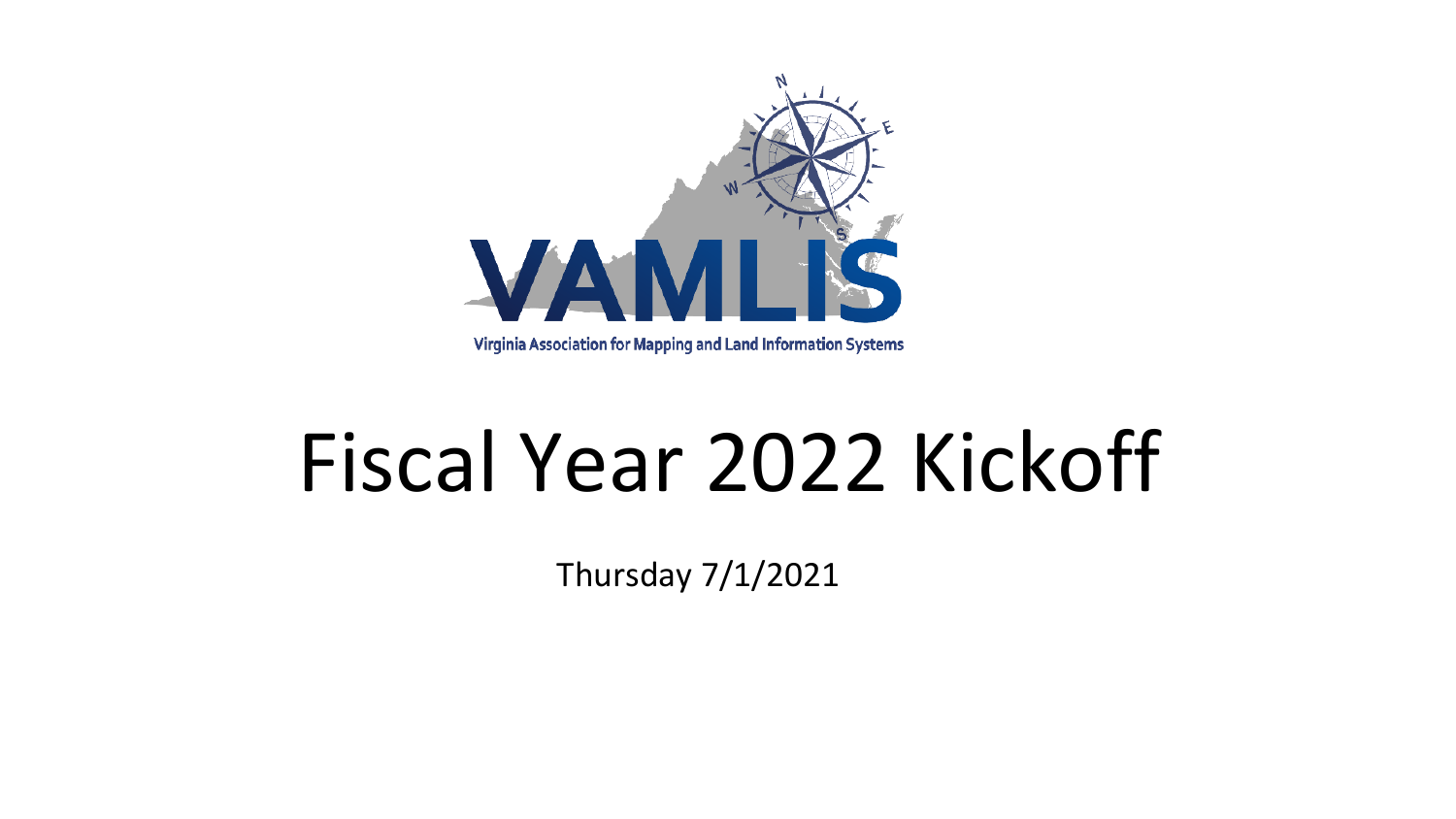### Meeting Agenda



- 2022 VAMLIS Executive Board
- ByLaw Changes
- Plans for Spring 2022 Conference
- Conference Planning Committee
- VAMLIS Membership for Upcoming Fiscal Year
- Lunch and Learn Webinar Series
- VAMLIS Site Improvement Ability to Generate Certificates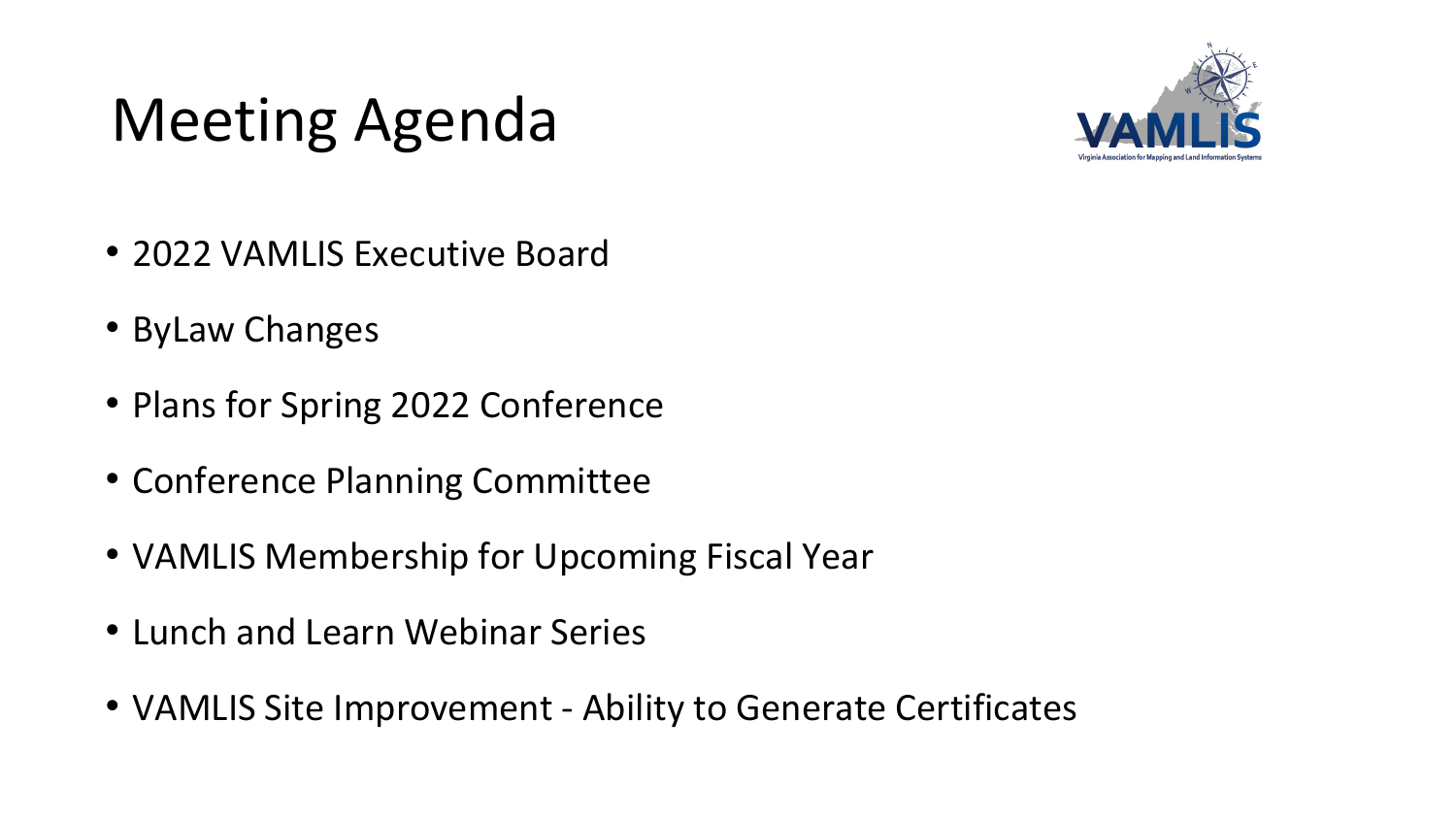#### 2022 VAMLIS Executive Board



**Executive Leadership FY-2021** (July 1, 2020 - June 30, 2021)

Click here to read more about the VAMLIS Executive Board Members



**Stuart Blankenship** President (term ends 6/30/2022) president@vamlis.org



**Yeoanny Venetsanos** Vice-President (term ends 6/30/2022) vicepresident@vamlis.org



Shonia Holloway Secretary (term ends 6/30/2023) secretary@vamlis.org



**Brian Kingery, GISP** Treasurer (term ends 6/30/2022) treasurer@vamlis.org



**Eric Schmidt** President-Elect (term ends 6/30/2022) conference@vamlis.org



- Board members have "rolled over" from FY 21 due to challenges from COVID
- Secretary and Treasurer positions are now on 2 year terms
- Treasurer term ends on 6/30/2022 and Secretary term ends on 6/30/2023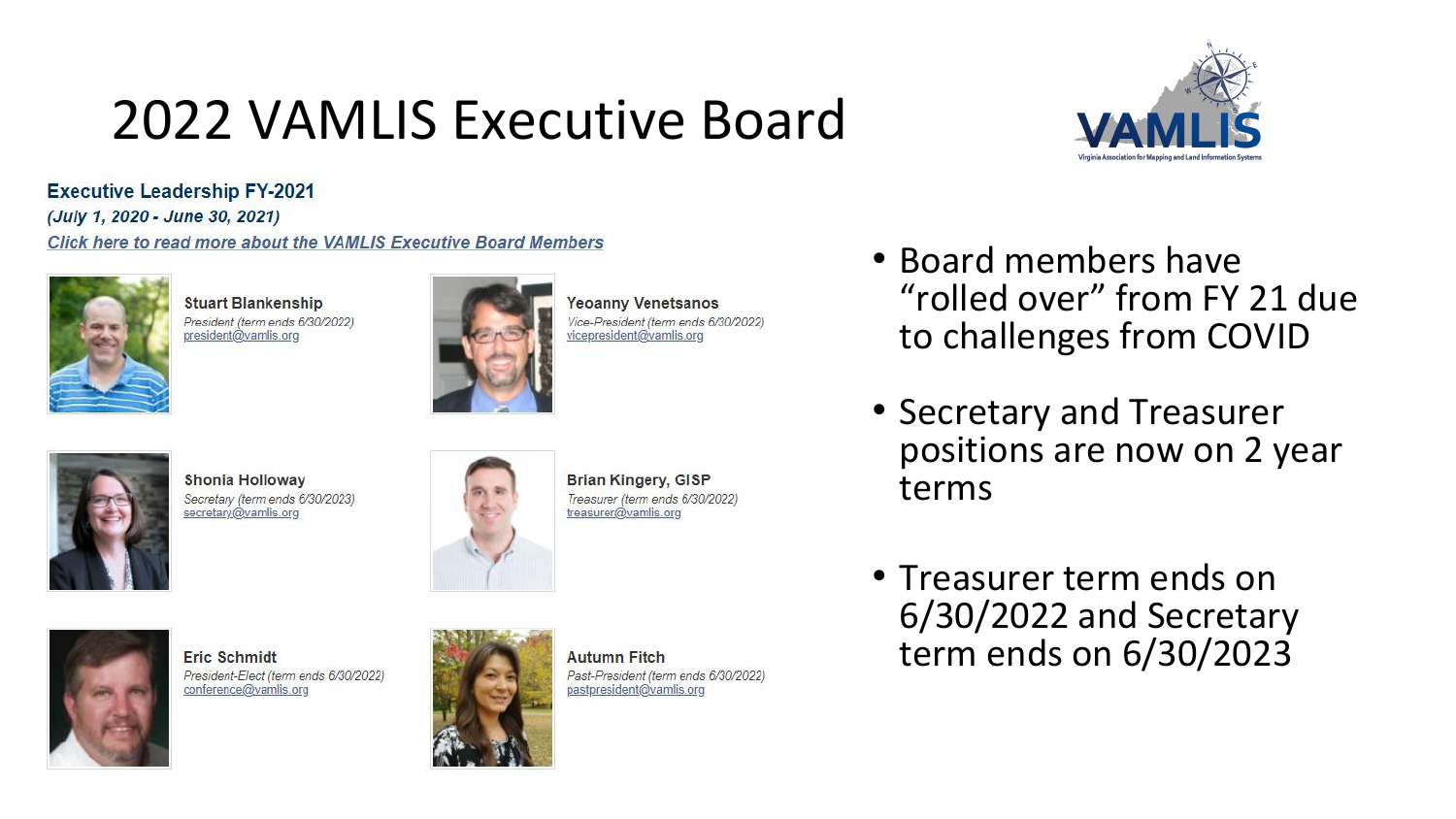#### ByLaw Changes



- ByLaw changes are now official and available through link on the VAMLIS [About](about:blank) web page
- Changes made include:
	- Honorary members can now hold office and vote
	- Nominating committee members must step down before running for an Executive Board position
	- Membership will now be dropped after 60 days of nonpayment of dues versus 30 days
	- The annual VAMLIS membership meeting can now be held via a different venue than the annual conference if necessary
	- The Treasurer and Secretary positions will now serve two year, staggered terms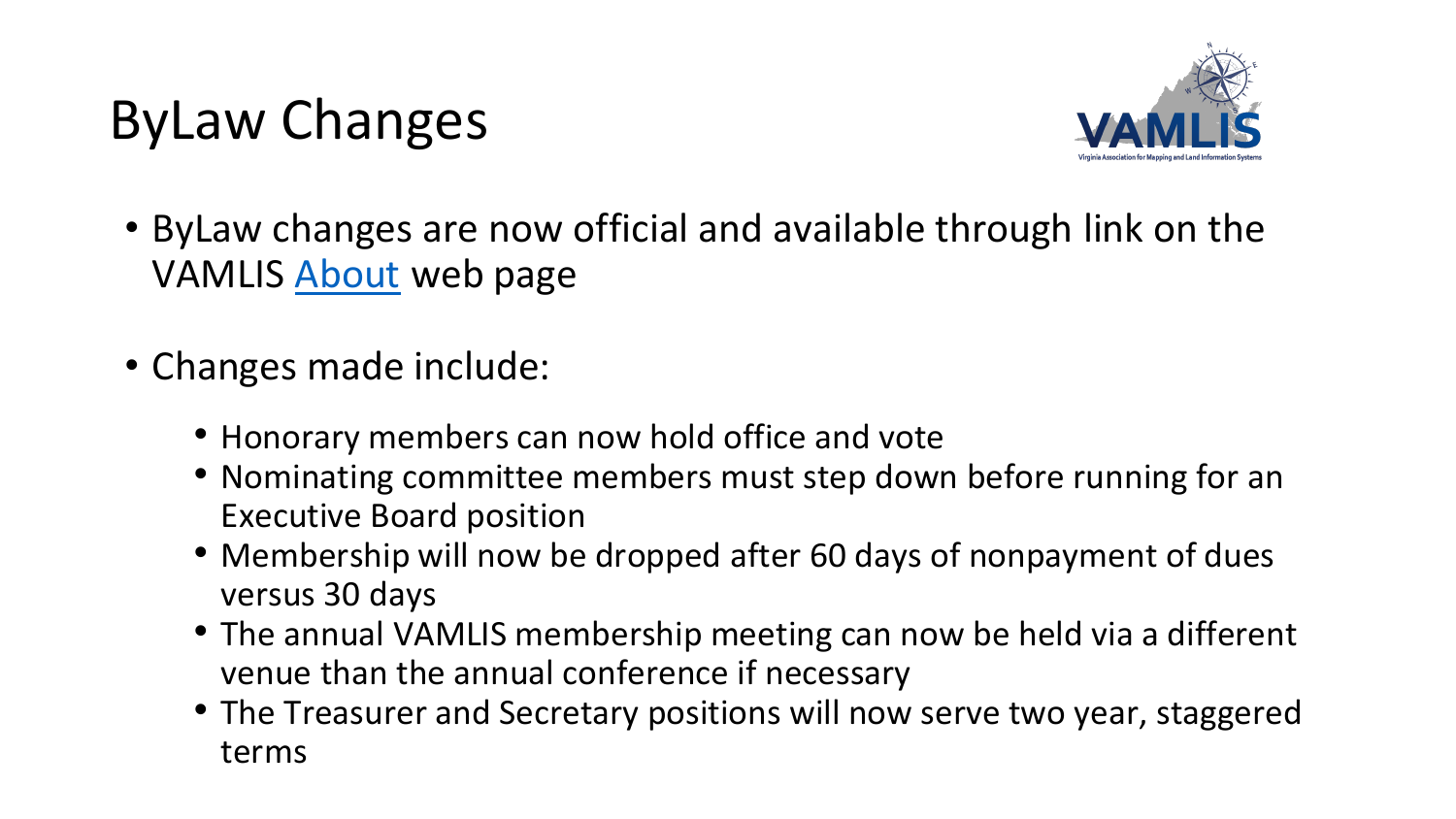# Spring 2022 GIS Conference



- VAMLIS is planning for a GIS Conference during the Spring of 2022!
- Planning to use the same venue chosen for the cancelled 2020 conference – The Hilton Richmond Hotel & Spa/Short Pump
- VAMLIS will rollover registrations and vendor packages that were purchased for the cancelled 2020 conference
- More information will be provided on the [GIS Conference page o](about:blank)n the VAMLIS website as soon as it becomes available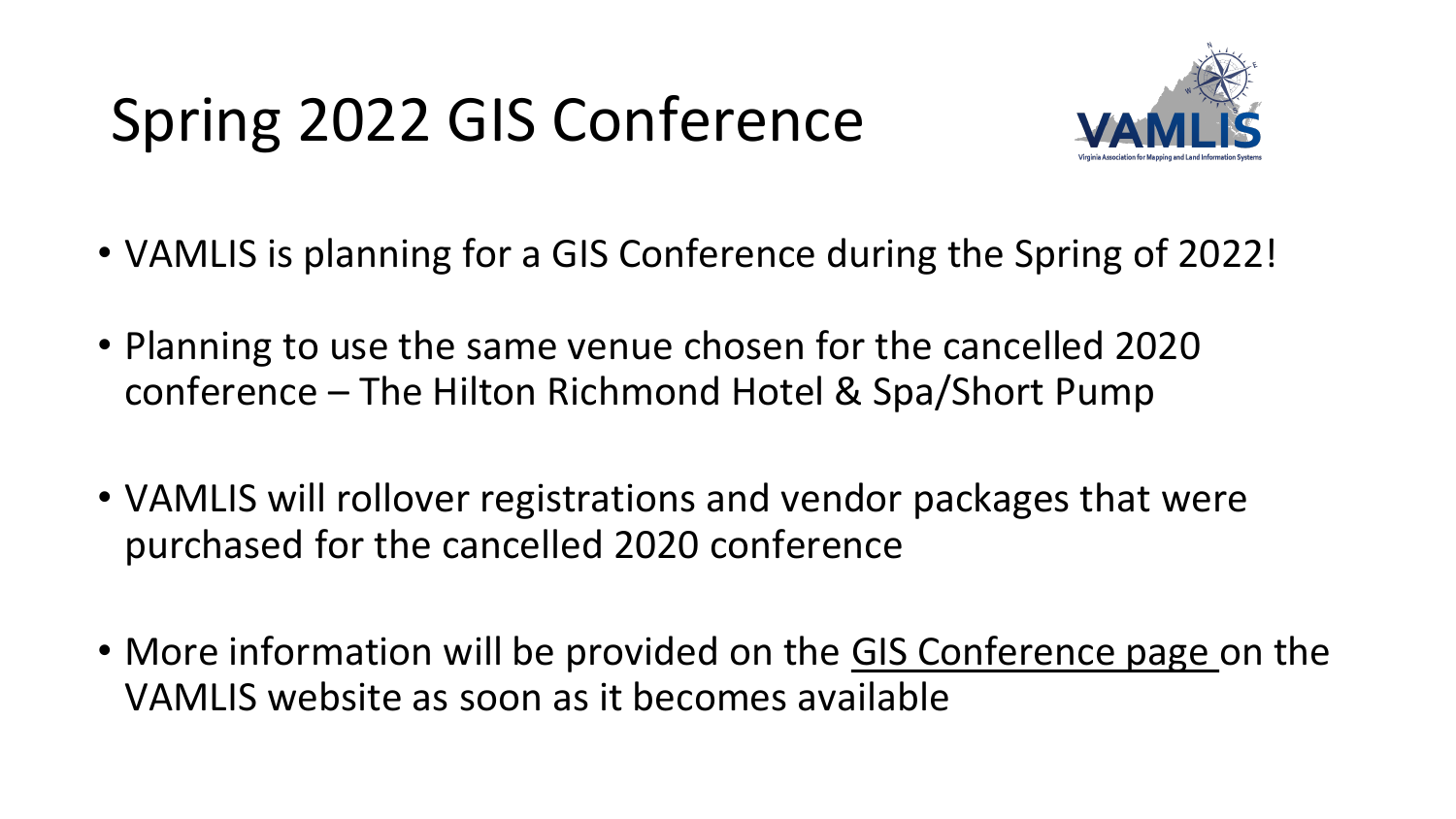## Conference Planning Committee



- The Conference Planning Committee will soon start meeting again to resume conference planning activities - email [conference@vamlis.org](about:blank) if interested in volunteering
- Committee will assist with lunch and learn webinar topics in addition to conference planning
- More information about the committee and sub-committees can be found on the [Committees page](about:blank) on the VAMLIS website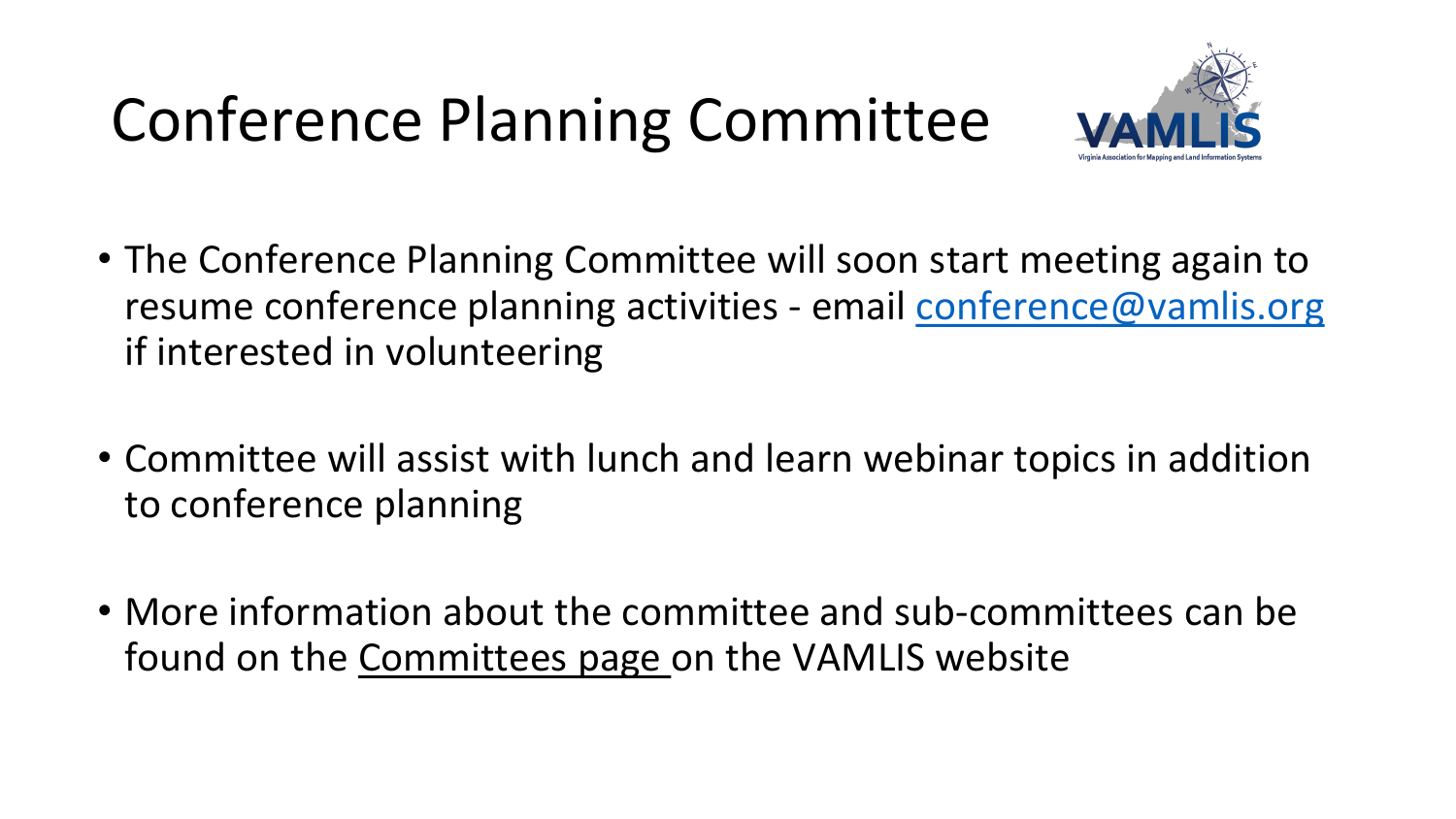#### VAMLIS Membership



- Individual VAMLIS Memberships will need to be renewed for the new fiscal year that starts today
- Pricing structure remains the same hardcopy forms updated
- Annual membership counts toward GISP contribution points
- More information will be provided on [Membership page](about:blank) on VAMLIS website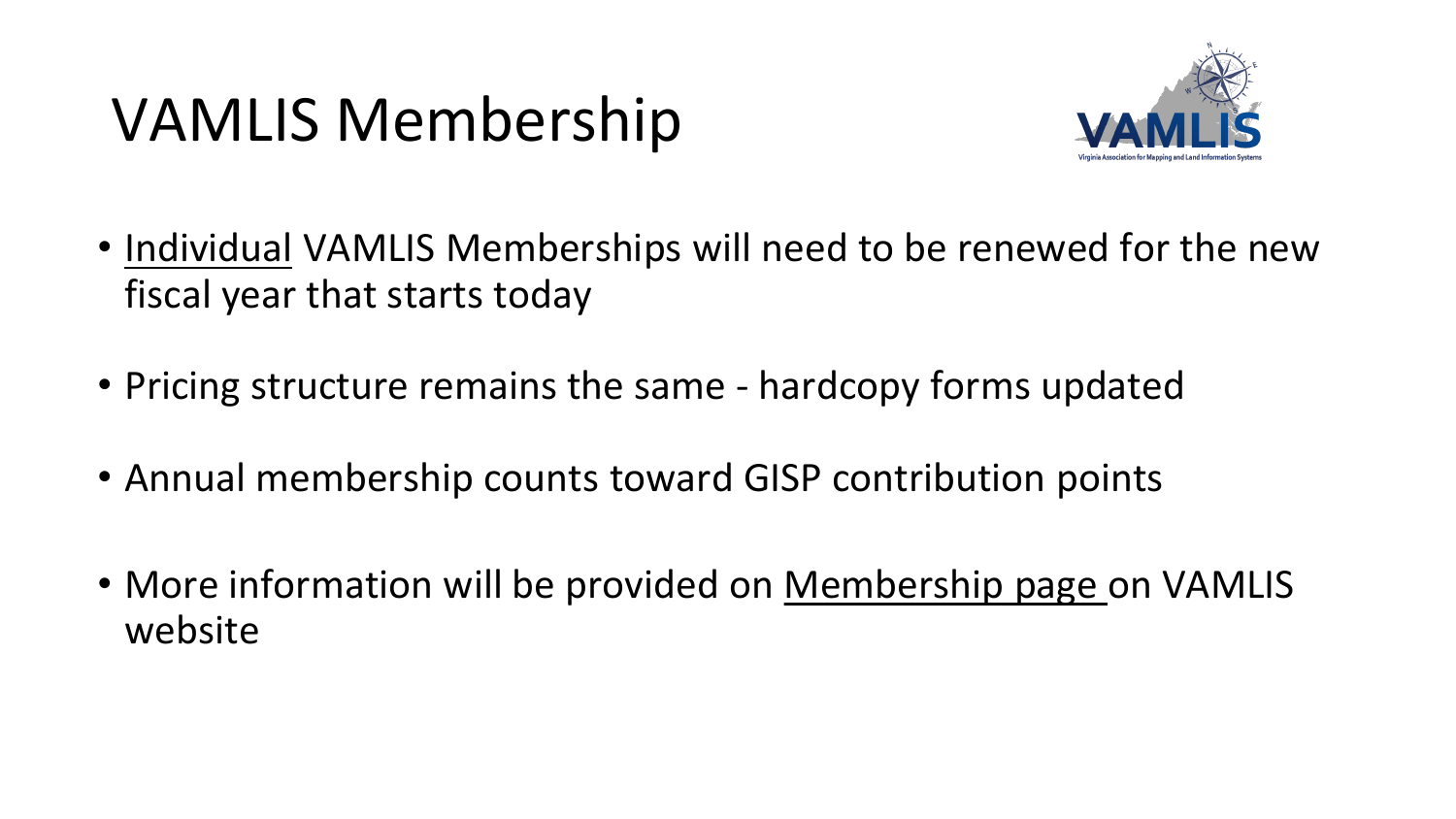#### Lunch and Learn Webinar Series



- Four webinars have been held and are available as recordings for VAMLIS members
- Webinars will continue to be held every one to two months
- Announcements about future webinars will be sent via email and [posted on social media and will also be available through the VAMLIS](about:blank)  Activities page
- All webinars will be available as recordings for VAMLIS members through the [Videos page](about:blank)
	- Login is required to access links to videos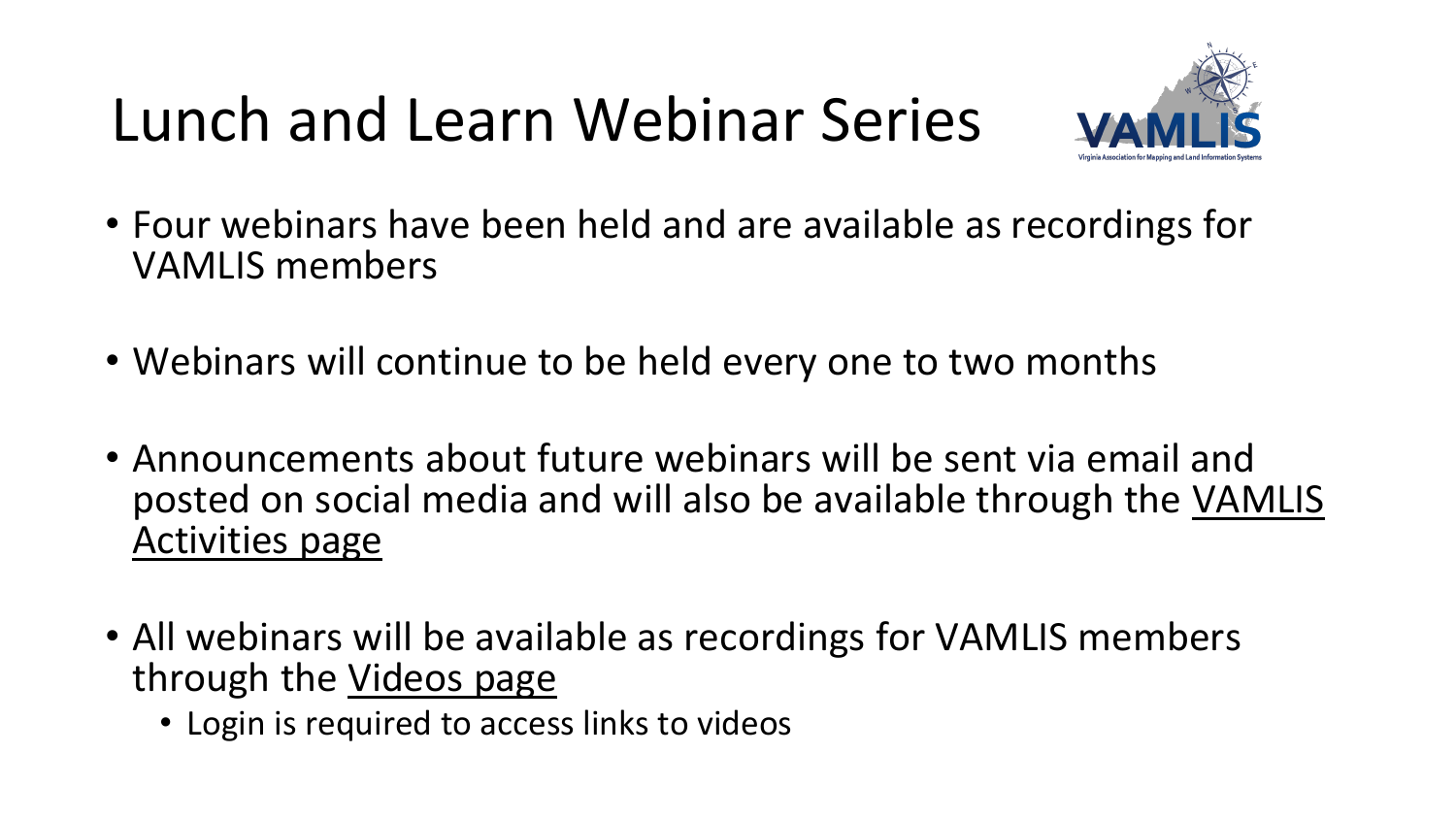#### VAMLIS Site Improvement



• VAMLIS site will be updated to allow members to generate a "Certificate of Membership"



Certificate of Membership

is Hereby Granted to

#### **Yeoanny Venetsanos**

for Fiscal Year 2021 (July 1, 2020 - June 30, 2021)